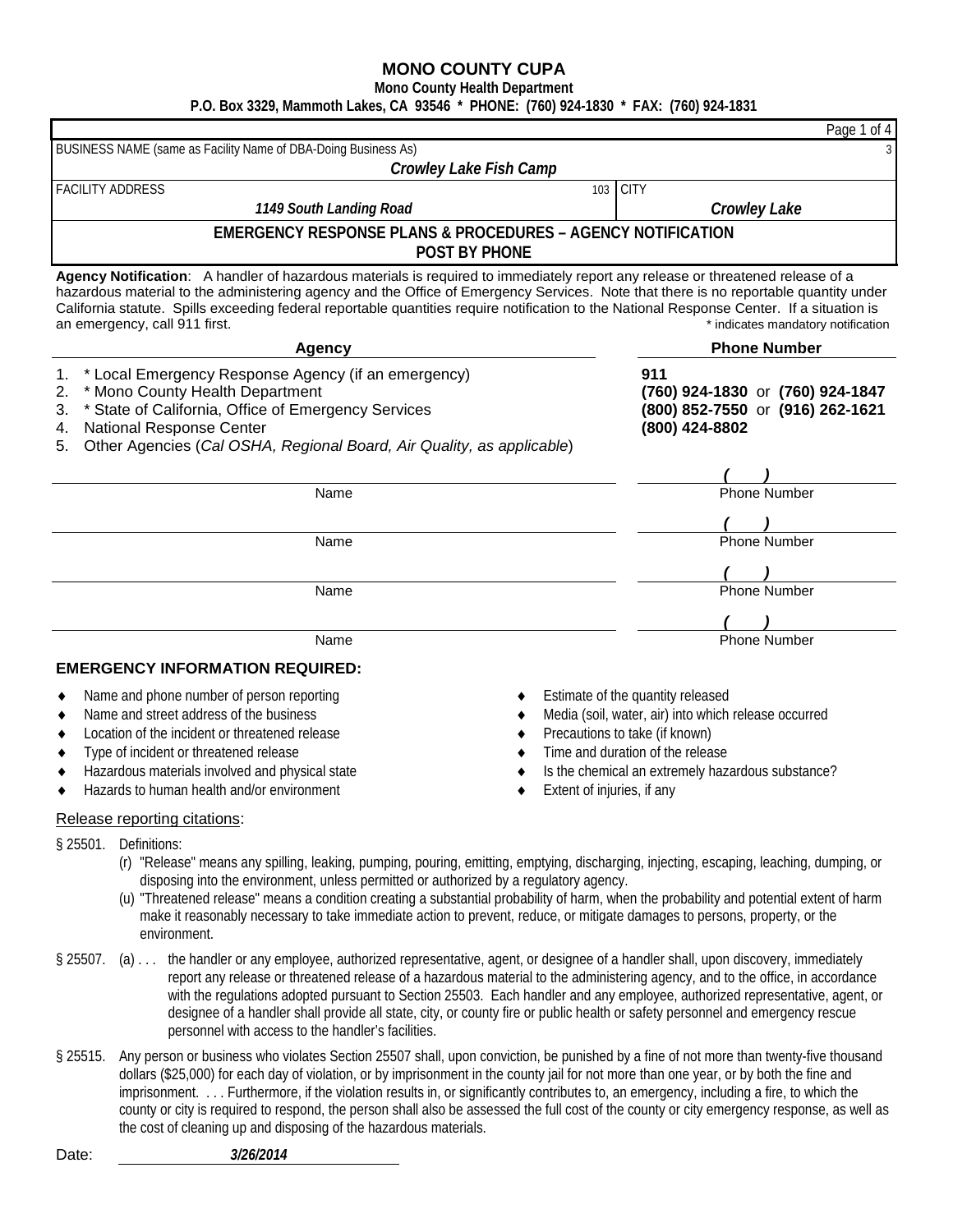**Mono County Health Department**

**P.O. Box 3329, Mammoth Lakes, CA 93546 \* PHONE: (760) 924-1830 \* FAX: (760) 924-1831**

|                                                                                                                                                                                                                                                                                                                                                                                                                                                                                                                                                                                                                                                                                                                                         | Page 2 of 4         |  |  |  |
|-----------------------------------------------------------------------------------------------------------------------------------------------------------------------------------------------------------------------------------------------------------------------------------------------------------------------------------------------------------------------------------------------------------------------------------------------------------------------------------------------------------------------------------------------------------------------------------------------------------------------------------------------------------------------------------------------------------------------------------------|---------------------|--|--|--|
| BUSINESS NAME (same as Facility Name of DBA-Doing Business As)                                                                                                                                                                                                                                                                                                                                                                                                                                                                                                                                                                                                                                                                          |                     |  |  |  |
| Crowley Lake Fish Camp                                                                                                                                                                                                                                                                                                                                                                                                                                                                                                                                                                                                                                                                                                                  |                     |  |  |  |
| <b>FACILITY ADDRESS</b><br>103                                                                                                                                                                                                                                                                                                                                                                                                                                                                                                                                                                                                                                                                                                          | <b>CITY</b>         |  |  |  |
| 1149 South Landing Road                                                                                                                                                                                                                                                                                                                                                                                                                                                                                                                                                                                                                                                                                                                 | <b>Crowley Lake</b> |  |  |  |
| <b>EMERGENCY RESPONSE PLANS &amp; PROCEDURES - PAGE 1</b>                                                                                                                                                                                                                                                                                                                                                                                                                                                                                                                                                                                                                                                                               |                     |  |  |  |
| State law requires your business to complete all sections of the Emergency Response Procedure listed below:<br>For each of the following, briefly describe your business standard operating procedures relating to the release or threatened release of<br>hazardous materials located at your facility. You may attach additional pages if necessary, but do not include copies of facility<br>manuals unless requested to do so by this Department. You may reference manuals that are used by your facility for these<br>procedures, but you must still give a brief description of policy.                                                                                                                                          |                     |  |  |  |
| <b>EVACUATION/NOTIFICATION:</b> Indicate location(s) where employees, customers, visitors, or others on-site are to<br>evacuate in an emergency. Describe how your business will immediately notify people and evacuate the facility in the<br>event of a release or threatened release of hazardous materials. Include the route and meeting place.                                                                                                                                                                                                                                                                                                                                                                                    |                     |  |  |  |
| Crowley Lake Fish Camp is an outdoor Marina, our only enclosed spaces for customers being restrooms and a tackle shop. During<br>business hours, employees and management are stationed at several locations on the property in order to help direct people to safety.<br>Maps depicting exit strategies are posted in all buildings and areas located at the Marina. Employees and management use radio<br>communication to relay information and verify safety procedures are being followed and executed. Employees are trained regularly to<br>ensure they are aware of evacuation routes should they be necessary. In addition, we have all materials needed (signage and barriers) to<br>prevent entry to an area when necessary. |                     |  |  |  |
| PREVENTION/MITIGATION/ABATEMENT: Describe what policies and procedures your business will follow to prevent,<br>reduce, and/or remove the hazard to persons, property, or the environment caused by a release or threatened release of<br>hazardous materials and/or hazardous wastes.                                                                                                                                                                                                                                                                                                                                                                                                                                                  |                     |  |  |  |
|                                                                                                                                                                                                                                                                                                                                                                                                                                                                                                                                                                                                                                                                                                                                         |                     |  |  |  |
| Reduction of containers on-site if not used or needed.<br>⊔                                                                                                                                                                                                                                                                                                                                                                                                                                                                                                                                                                                                                                                                             |                     |  |  |  |
| $\Box$<br>Containers are properly labeled and closed when not in use.                                                                                                                                                                                                                                                                                                                                                                                                                                                                                                                                                                                                                                                                   |                     |  |  |  |
| $\mathcal{L}_{\mathcal{A}}$<br>Compressed gas cylinders are properly secured.                                                                                                                                                                                                                                                                                                                                                                                                                                                                                                                                                                                                                                                           |                     |  |  |  |
| $\boxtimes$<br>Use of monitoring system. Type:                                                                                                                                                                                                                                                                                                                                                                                                                                                                                                                                                                                                                                                                                          |                     |  |  |  |
| Other:                                                                                                                                                                                                                                                                                                                                                                                                                                                                                                                                                                                                                                                                                                                                  |                     |  |  |  |
| Fuel is only dispensed at Crowley Lake Fish Camp by employees who have been trained to do so. Management and employees have<br>specific procedures outlined in writing and on-site training programs for Hazard Assessment Control. Inspections and reporting are<br>regularly required to monitor and correct and safety concerns. The business has an Emergency Action Plan in place should a release of<br>hazardous materials occur.                                                                                                                                                                                                                                                                                                |                     |  |  |  |
|                                                                                                                                                                                                                                                                                                                                                                                                                                                                                                                                                                                                                                                                                                                                         |                     |  |  |  |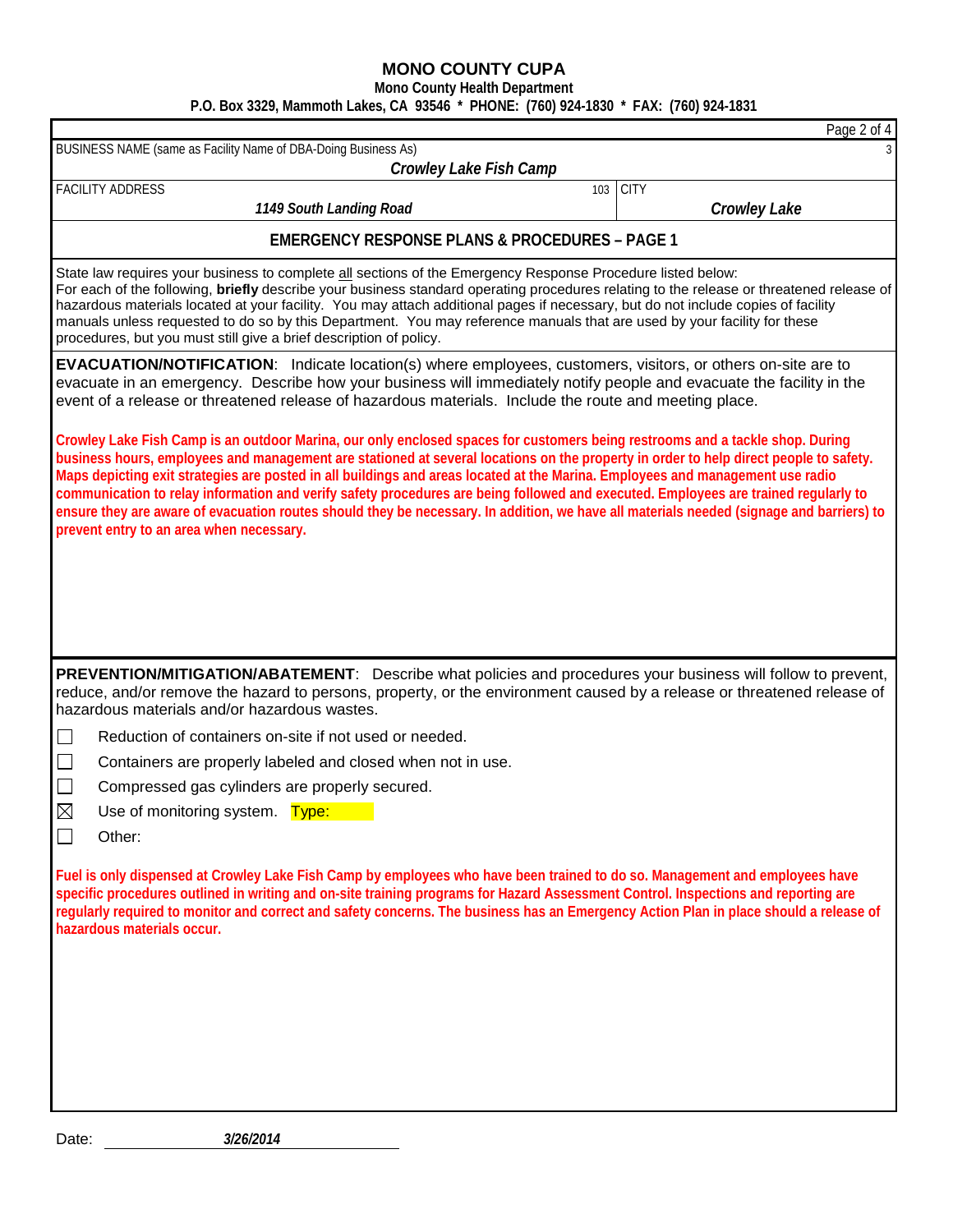**Mono County Health Department**

# **P.O. Box 3329, Mammoth Lakes, CA 93546 \* PHONE: (760) 924-1830 \* FAX: (760) 924-1831**

|                                                                                                                                                                                                                                                                                                                                                                                                                                                                                                                                                                                                                                                                                                                                                                                                                                                                                                                                                                                                                                                                                                                                                                                                                                                                                                                                                                                                                                                                                                                                                                                                                                                                                                                                                                                                                                                                                              | Page 3 of 4         |
|----------------------------------------------------------------------------------------------------------------------------------------------------------------------------------------------------------------------------------------------------------------------------------------------------------------------------------------------------------------------------------------------------------------------------------------------------------------------------------------------------------------------------------------------------------------------------------------------------------------------------------------------------------------------------------------------------------------------------------------------------------------------------------------------------------------------------------------------------------------------------------------------------------------------------------------------------------------------------------------------------------------------------------------------------------------------------------------------------------------------------------------------------------------------------------------------------------------------------------------------------------------------------------------------------------------------------------------------------------------------------------------------------------------------------------------------------------------------------------------------------------------------------------------------------------------------------------------------------------------------------------------------------------------------------------------------------------------------------------------------------------------------------------------------------------------------------------------------------------------------------------------------|---------------------|
| BUSINESS NAME (same as Facility Name of DBA-Doing Business As)                                                                                                                                                                                                                                                                                                                                                                                                                                                                                                                                                                                                                                                                                                                                                                                                                                                                                                                                                                                                                                                                                                                                                                                                                                                                                                                                                                                                                                                                                                                                                                                                                                                                                                                                                                                                                               |                     |
| Crowley Lake Fish Camp<br><b>FACILITY ADDRESS</b><br>103                                                                                                                                                                                                                                                                                                                                                                                                                                                                                                                                                                                                                                                                                                                                                                                                                                                                                                                                                                                                                                                                                                                                                                                                                                                                                                                                                                                                                                                                                                                                                                                                                                                                                                                                                                                                                                     | <b>CITY</b>         |
| 1149 South Landing Road                                                                                                                                                                                                                                                                                                                                                                                                                                                                                                                                                                                                                                                                                                                                                                                                                                                                                                                                                                                                                                                                                                                                                                                                                                                                                                                                                                                                                                                                                                                                                                                                                                                                                                                                                                                                                                                                      | <b>Crowley Lake</b> |
|                                                                                                                                                                                                                                                                                                                                                                                                                                                                                                                                                                                                                                                                                                                                                                                                                                                                                                                                                                                                                                                                                                                                                                                                                                                                                                                                                                                                                                                                                                                                                                                                                                                                                                                                                                                                                                                                                              |                     |
| <b>EMERGENCY RESPONSE PLANS &amp; PROCEDURES - PAGE 2</b>                                                                                                                                                                                                                                                                                                                                                                                                                                                                                                                                                                                                                                                                                                                                                                                                                                                                                                                                                                                                                                                                                                                                                                                                                                                                                                                                                                                                                                                                                                                                                                                                                                                                                                                                                                                                                                    |                     |
| <b>FACILITY TRAINING PLAN:</b> Describe employee and operator training, including local emergency response<br>coordination, use of facility emergency equipment, and provisions for initial and refresher training. In addition, describe<br>training for hazardous materials/waste handling as required by OSHA. (Check those items that apply and write additional<br>information in the space provided.)<br>$\boxtimes$<br>New employee training.<br>$\boxtimes$<br>Annual training and periodic refresher courses.<br>$\boxtimes$<br>Familiarization with the Emergency Response Plans and Procedures of this Business Plan.<br>$\Box$<br>Other:<br>Explanation of Requirement: Employee training is required for all employees handling hazardous materials and<br>hazardous wastes in day-to-day or clean-up operations including volunteers and/or contractors.<br><b>Training must be:</b><br>Provided within 6 months for new hires;<br>$\bullet$<br>Amended as necessary prior to change in process or work assignment;<br>$\bullet$<br>Given upon modification to the Emergency Response / Contingency Plan, and updated/refreshed annually for all<br>$\bullet$<br>employees.<br>Required content includes all of the following:<br>Material Safety Data Sheets; Hazard communication related to health and safety; Methods for safe handling of hazardous<br>substances; Fire hazards of materials / processes; Conditions likely to worsen emergencies; Coordination of emergency<br>response; Notification procedures; Applicable laws and regulations; Communication and alarm systems; Personal<br>protective equipment; Use of emergency response equipment (e.g. Fire extinguishers, respirators, etc.);<br>Decontamination procedures; Evacuation procedures; Control and containment procedures; UST/AST monitoring system<br>equipment and procedures (if applicable). |                     |
| <b>EMERGENCY PROCEDURES:</b> Give duties of the Emergency Coordinator and how implementation of Facility<br>Emergency Response will be accomplished (e.g., notification, evacuation, emergency coordination). (Check those items<br>that apply and write additional information in the space provided.)                                                                                                                                                                                                                                                                                                                                                                                                                                                                                                                                                                                                                                                                                                                                                                                                                                                                                                                                                                                                                                                                                                                                                                                                                                                                                                                                                                                                                                                                                                                                                                                      |                     |
| <b>Emergency Coordinator will:</b>                                                                                                                                                                                                                                                                                                                                                                                                                                                                                                                                                                                                                                                                                                                                                                                                                                                                                                                                                                                                                                                                                                                                                                                                                                                                                                                                                                                                                                                                                                                                                                                                                                                                                                                                                                                                                                                           |                     |
| $\boxtimes$<br>Identify potential hazards and determine whether a release has occurred.                                                                                                                                                                                                                                                                                                                                                                                                                                                                                                                                                                                                                                                                                                                                                                                                                                                                                                                                                                                                                                                                                                                                                                                                                                                                                                                                                                                                                                                                                                                                                                                                                                                                                                                                                                                                      |                     |
| $\boxtimes$<br>Activate local emergency systems (e.g., manual shutoff devices) and take appropriate immediate actions based on<br>level of training and the ability to act safely.                                                                                                                                                                                                                                                                                                                                                                                                                                                                                                                                                                                                                                                                                                                                                                                                                                                                                                                                                                                                                                                                                                                                                                                                                                                                                                                                                                                                                                                                                                                                                                                                                                                                                                           |                     |
| $\boxtimes$<br>Coordinate the notification and evacuation of employees and customers from the facility.                                                                                                                                                                                                                                                                                                                                                                                                                                                                                                                                                                                                                                                                                                                                                                                                                                                                                                                                                                                                                                                                                                                                                                                                                                                                                                                                                                                                                                                                                                                                                                                                                                                                                                                                                                                      |                     |
| $\boxtimes$<br>Make required agency notifications and request needed assistance.                                                                                                                                                                                                                                                                                                                                                                                                                                                                                                                                                                                                                                                                                                                                                                                                                                                                                                                                                                                                                                                                                                                                                                                                                                                                                                                                                                                                                                                                                                                                                                                                                                                                                                                                                                                                             |                     |
| $\boxtimes$<br>Assist responding agencies by providing access to the facility and information about the facility.                                                                                                                                                                                                                                                                                                                                                                                                                                                                                                                                                                                                                                                                                                                                                                                                                                                                                                                                                                                                                                                                                                                                                                                                                                                                                                                                                                                                                                                                                                                                                                                                                                                                                                                                                                            |                     |
| $\Box$<br>Other:                                                                                                                                                                                                                                                                                                                                                                                                                                                                                                                                                                                                                                                                                                                                                                                                                                                                                                                                                                                                                                                                                                                                                                                                                                                                                                                                                                                                                                                                                                                                                                                                                                                                                                                                                                                                                                                                             |                     |
|                                                                                                                                                                                                                                                                                                                                                                                                                                                                                                                                                                                                                                                                                                                                                                                                                                                                                                                                                                                                                                                                                                                                                                                                                                                                                                                                                                                                                                                                                                                                                                                                                                                                                                                                                                                                                                                                                              |                     |
| 3/26/2014<br>Date:                                                                                                                                                                                                                                                                                                                                                                                                                                                                                                                                                                                                                                                                                                                                                                                                                                                                                                                                                                                                                                                                                                                                                                                                                                                                                                                                                                                                                                                                                                                                                                                                                                                                                                                                                                                                                                                                           |                     |